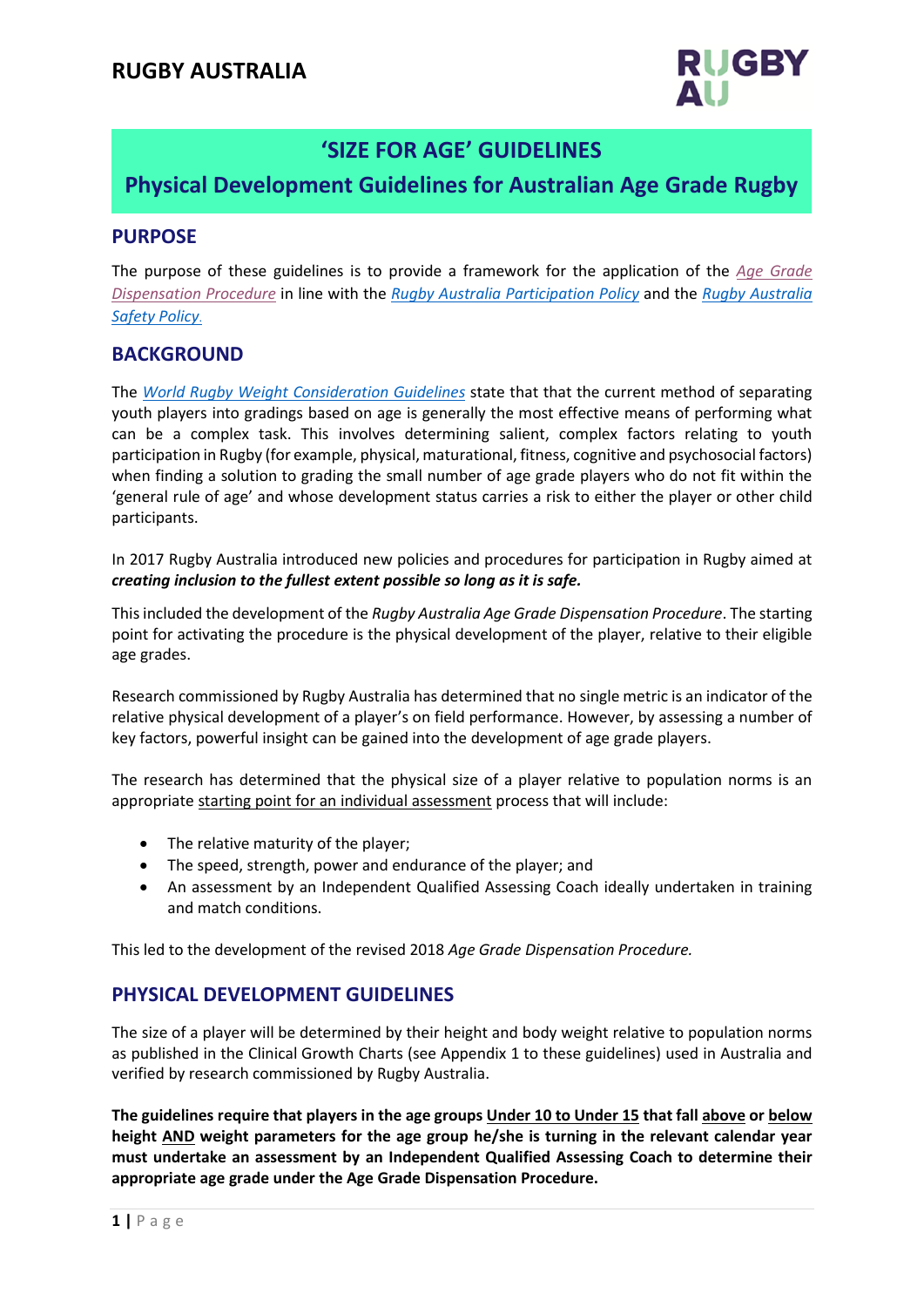

A simplified series of growth charts for the use of Clubs, Schools, parents, coaches, competition managers and State Unions are provided below:

|                      |                  |             | <b>Players below both</b> | Players above both |                    |
|----------------------|------------------|-------------|---------------------------|--------------------|--------------------|
| <b>Year of Birth</b> | <b>Age Group</b> | Height (cm) | <b>Weight (kg)</b>        | Height (cm)        | <b>Weight (kg)</b> |
| 2009                 | U <sub>10</sub>  | 130         | 26                        | 158                | 58                 |
| 2008                 | U11              | 134         | 29                        | 164                | 65                 |
| 2007                 | U12              | 140         | 32                        | 172                | 72                 |
| 2006                 | U <sub>13</sub>  | 147         | 36                        | 179                | 79                 |
| 2005                 | U14              | 153         | 40                        | 185                | 85                 |
| 2004                 | U15              | 158         | 45                        | 188                | 91                 |

## **Mandatory Assessment Guidelines for Male players**

#### **Mandatory Assessment Guidelines for Female players**

|                      |                  | <b>Players below both</b> |                | Players above both |             |
|----------------------|------------------|---------------------------|----------------|--------------------|-------------|
| <b>Year of Birth</b> | <b>Age Group</b> | Height (cm)               | Weight (kg)    | Height (cm)        | Weight (kg) |
| 2009                 | U10              | 129                       | 26             | 158                | 60          |
| 2008                 | U11              | 136                       | 29             | 165                | 68          |
| 2007                 | U12              | 143                       | 33             | 171                | 75          |
| 2006                 | U13              | 147                       | 36             | 174                | 80          |
| 2005                 | U14              | 149                       | 39             | 175                | 85          |
| 2004                 | U15              | 150                       | 4 <sup>1</sup> | 176                | 88          |

#### **Players falling outside one of the guidelines**

Players that fall outside either the height or weight parameters of these guidelines, but not both, may request or be required to undertake an assessment but this is not mandatory.

#### **Players falling outside of the age groups Under 10 to Under 15**

Players that fall outside the height or weight parameters of these guidelines but are within the age groups Under 8 and Under 9 OR Under 16 to Under 18 may be considered for an assessment but this is not mandatory.

Rugby Australia will monitor the application of these guidelines in conjunction with State Unions, Affiliates and Competition Managers and will review the guidelines on an annual basis.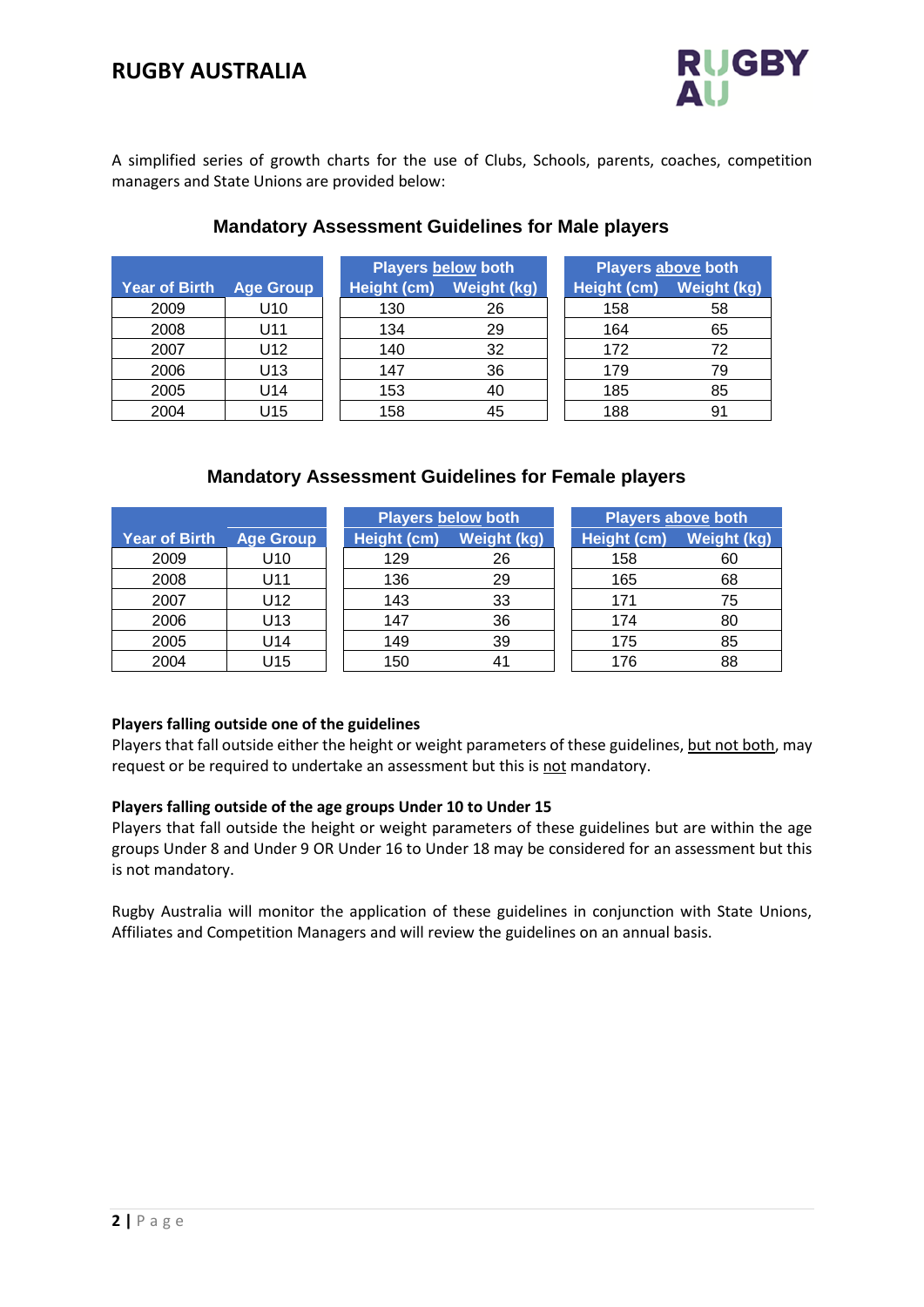# **RUGBY AUSTRALIA**



# **ASSESSMENT PROCESS**

Players that are required to undertake an assessment under the Age Grade Dispensation Procedure, either voluntarily or by falling outside the physical size parameters, will be assessed by an Independent Qualified Assessing Coach. Please see the *[Age Grade Dispensation Flowchart](http://www.rugbyau.com/-/media/rugbyau/documents/AgeGradeDispensationFlowchart.pdf)* for an overview of this process.

These Coaches will be required to undertake and complete the Assessing Coach Education Module in th[e Rugby Learning Centre](https://rugby.force.com/rugbyportal/RL_Login?startURL=%2Frugbyportal) and must fulfil the criteria as 'independent' as outlined in the Age Grade Dispensation Procedure.

The Assessment process for the player will require:

- Accurate height, weight and sitting height measurements taken using medical grade scales and stadiometer;
- A calculation of maturity offset based on Peak Height Velocity (PHV);
- For players potentially playing above the age grade he/she is turning in the relevant calendar year, field based physical tests for speed, power, strength and endurance;
- An assessment at training based on a set of prescribed skills; and
- An assessment in match conditions in the age grade he /she is turning in the relevant calendar year.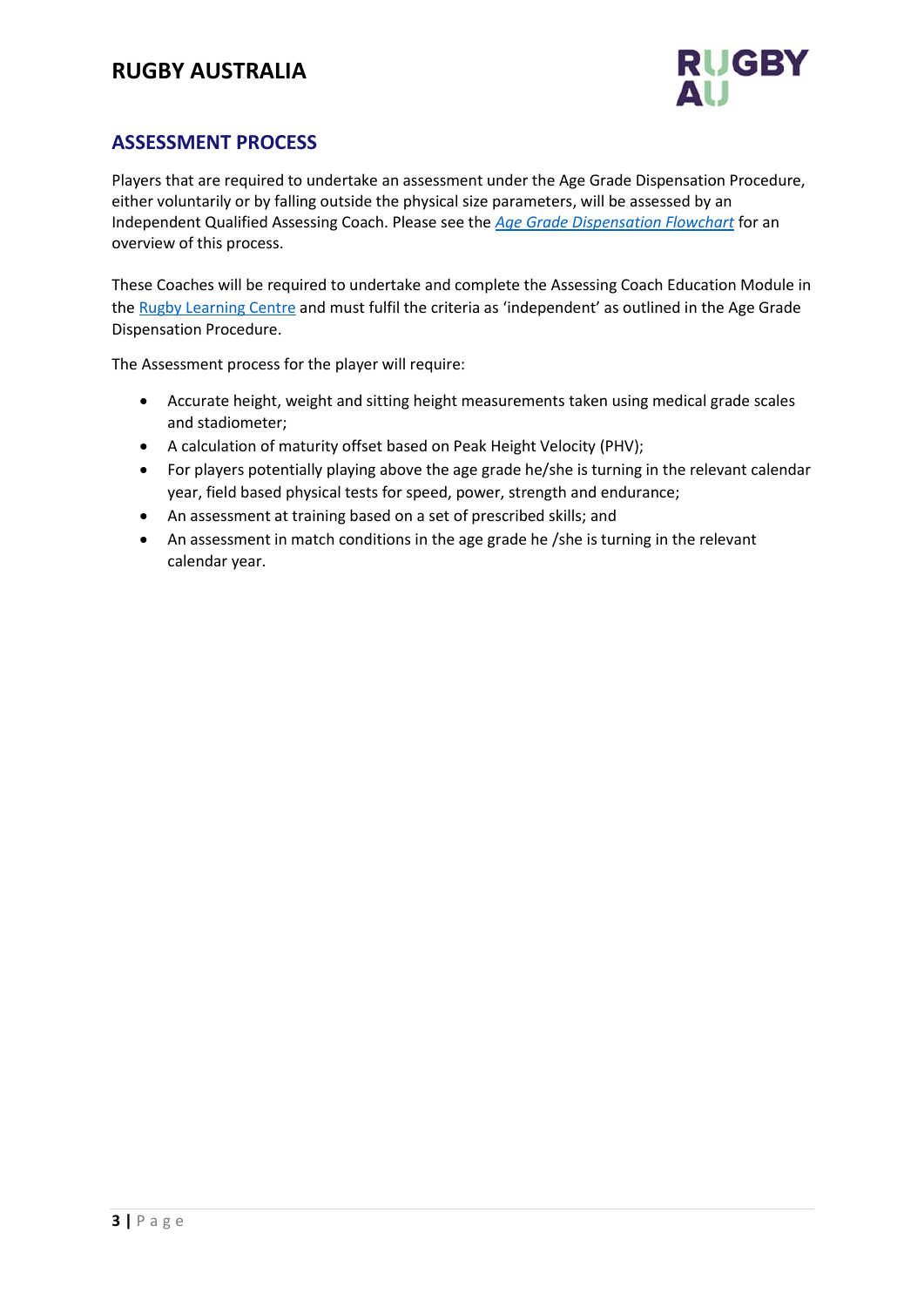# **RUGBY AUSTRALIA**



# **APPENDIX 1 – HEIGHT AND WEIGHT GUIDELINES**

The following tables are produced from data in the Clinical Growth Charts utilised in Australia and verified as appropriate based on the 'Levelling the Playing Field' research project undertaken by the Australian Catholic University in conjunction with Rugby Australia, Brumbies Rugby Union the ACT Junior Rugby Union, and Sydney Junior Rugby Union.

|               |                  |                 |               | <b>Male Height for Age Guidelines</b>  |               |                |
|---------------|------------------|-----------------|---------------|----------------------------------------|---------------|----------------|
|               |                  |                 |               | <b>Standard Deviation from Average</b> |               |                |
| Year of Birth | <b>Age Group</b> | $-2$            | $-1.5$        | <b>Average Height (cm)</b>             | 1.5           | $\overline{2}$ |
| 2012          | U7               | 116.40          | <b>119.16</b> | 127.63                                 | 136.41        | 139.41         |
| 2011          | U8               | <u>121.33</u>   | 124.26        | 133.29                                 | <b>142.70</b> | 145.92         |
| 2010          | U9               | <b>125.58</b>   | 128.73        | 138.41                                 | <b>148.45</b> | 151.87         |
| 2009          | U <sub>10</sub>  | 129.66          | 133.01        | 143.31                                 | 154.00        | 157.65         |
| 2008          | U11              | 134.38          | 137.90        | 148.79                                 | 160.17        | 164.07         |
| 2007          | U <sub>12</sub>  | 140.27          | <b>144.11</b> | 155.76                                 | 167.63        | 171.64         |
| 2006          | U <sub>13</sub>  | 146.95          | 151.20        | 163.54                                 | <u>175.34</u> | 179.17         |
| 2005          | U14              | 153.11          | 157.46        | 169.74                                 | <b>181.04</b> | 184.63         |
| 2004          | U <sub>15</sub>  | 157.57          | 161.70        | 173.40                                 | 184.27        | 187.73         |
| 2003          | U <sub>16</sub>  | <u>160.20  </u> | 164.06        | 175.24                                 | <b>185.91</b> | 189.36         |
| 2002          | U17              | <b>161.54</b>   | 165.24        | 176.13                                 | 186.75        | 190.23         |
| 2001          | U <sub>18</sub>  | 162.18          | 165.81        | 176.59                                 | 187.22        | 190.73         |
|               |                  |                 |               |                                        |               |                |

# **Male Height for Age Guidelines**

Players falling in this range for height by age group may require assessment if the player also falls outside weight parameters

|               |                  |       |        | <b>Male Weight for Age Guidelines Table</b> |              |                |
|---------------|------------------|-------|--------|---------------------------------------------|--------------|----------------|
|               |                  |       |        | <b>Standard Deviation from Average</b>      |              |                |
| Year of Birth | <b>Age Group</b> | $-2$  | $-1.5$ | <b>Population Av Weight</b>                 | 1.5          | $\overline{2}$ |
| 2012          | U7               | 19.62 | 20.76  | 25.41                                       | 33.57        | 37.92          |
| 2011          | U8               | 21.61 | 22.94  | 28.42                                       | <b>38.46</b> | 44.07          |
| 2010          | U9               | 23.65 | 25.23  | 31.78                                       | 43.90        | 50.69          |
| 2009          | U10              | 25.95 | 27.85  | 35.72                                       | 49.99        | 57.74          |
| 2008          | U11              | 28.70 | 30.96  | 40.27                                       | 56.51        | 64.93          |
| 2007          | U12              | 32.05 | 34.70  | 45.37                                       | 63.19        | 71.98          |
| 2006          | U <sub>13</sub>  | 36.04 | 39.00  | 50.78                                       | 69.72        | 78.74          |
| 2005          | U14              | 40.43 | 43.60  | 56.07                                       | 75.83        | 85.12          |
| 2004          | U <sub>15</sub>  | 44.72 | 47.96  | 60.75                                       | 81.23        | 91.02          |
| 2003          | U16              | 48.30 | 51.54  | 64.44                                       | 85.67        | 96.14          |
| 2002          | U17              | 50.79 | 54.05  | 67.11                                       | 88.92        | 99.88          |
| 2001          | U18              | 52.35 | 55.71  | 69.05                                       | 91.02        | 101.89         |
|               |                  |       |        |                                             |              |                |

Players falling in this range for weight by age group may require assessment if the player also falls outside height parameters